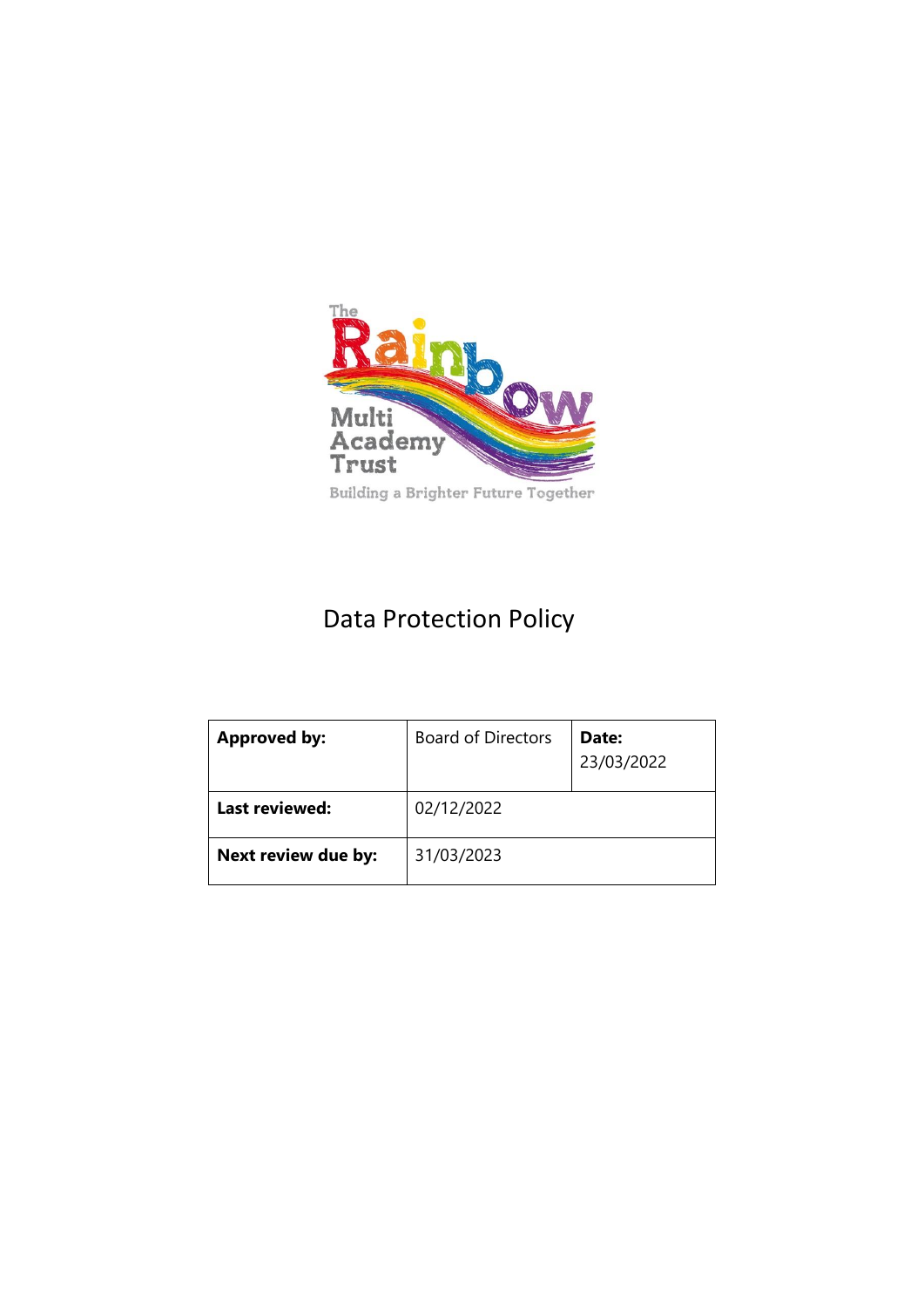#### **1. Policy definitions**

## 'We/Us'

The academy named in this policy document

#### 'Data controller'

- The academy named in this policy document

#### 'You'

- The person whose data is stored/processed by us

#### 'Data subject'

The person whose data is stored/processed by us

#### 'Personal data'

- Any information relating to an identified or identifiable living individual

#### 'Special categories'

- Personal data of a sensitive nature and thus subject to a greater level of protection and control, including:
	- o Racial or ethnic origin
	- o Political views
	- o Religious background and beliefs
	- o Membership of trade unions
	- o Biometric data (e.g. fingerprints)
	- o Health information
	- o Sexual orientation or sex life

#### 'Data processor'

A person or professional body other than us who processes data on our behalf

#### 'Processing'

- Anything done to personal data, such as collecting, recording, organising, structuring, storing, adapting, altering, retrieving, using, disseminating, erasing or destroying. Processing can be manual or automated.

## 'Personal data breach'

- A breach resulting in accidental or unlawful destruction, loss, alteration, unauthorised disclosure of or access to personal data.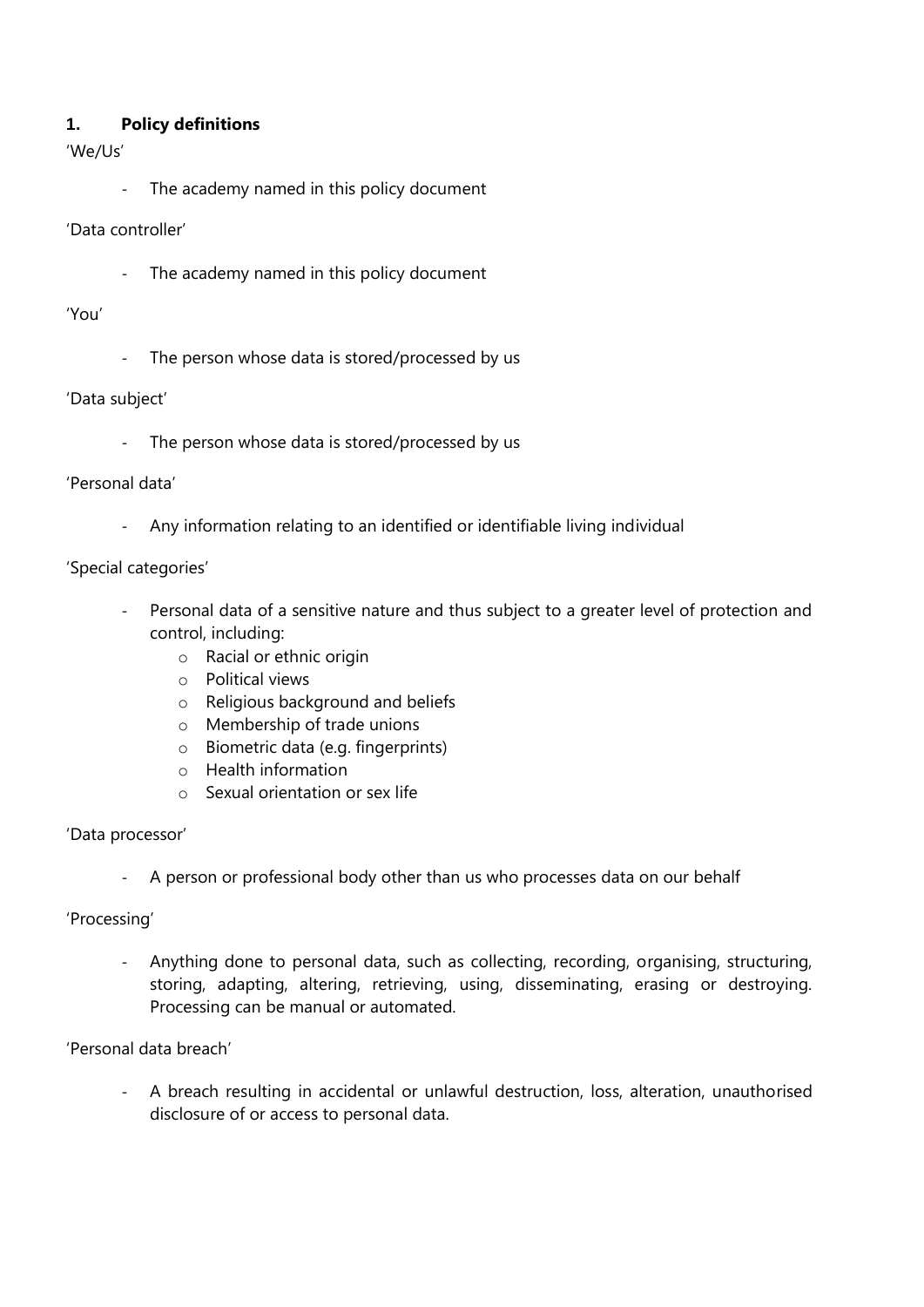The Information Commissioner's Office is a non-departmental public body, sponsored by The Department for Digital, Culture, Media & Sport

# **2. Policy overview**

This policy applies to all personal data (both physical and electronic) processed by us and is designed to ensure that all usage is fair and legal in line with the Data Protection Act 2018 (DPA 2018) and UK General Data Protection Regulation (GDPR). We have based this document on guidance published by The Information Commissioner's Office (ICO) and their [code of practice for subject access](https://ico.org.uk/media/for-organisations/documents/2259722/subject-access-code-of-practice.pdf)  [requests.](https://ico.org.uk/media/for-organisations/documents/2259722/subject-access-code-of-practice.pdf)<sup>1</sup>

# **3. Data Controller**

We process personal data relating to pupils, parents/carers, job applicants, staff, our governing body, visitors and are therefore defined as a Data Controller.

As a Data Controller, we are registered with the ICO for the purposes of processing personal data.

# **4. Roles and responsibilities**

This policy applies to all staff, external organisations and other individuals engaged to work on our behalf. Failure to follow this policy in full may result in disciplinary action.

# **4.1 Board of Directors**

The Board of Directors has overall responsibility to ensure that we are compliant with all relevant obligations with regard to UK data protection and UK GDPR.

# **4.2 Data Protection Officer (DPO)**

The DPO is the first point of contact for data-protection-related issues from the ICO. The DPO is responsible for overseeing the implementation of this policy, monitors compliance with UK data protection laws and is responsible for developing and publishing related policies and guidelines.

The DPO will provide an annual report to the Board of Directors containing related activities, together with a report of any recommendations relating to data protection issues.

Full details of the DPO's responsibilities are set out in the role description.

Our DPO is Glyn Pascoe and is contactable via [dpo@ict4.co.uk.](mailto:dpo@ict4.co.uk)

# **4.3 Chief Executive Officer (CEO)**

The CEO acts as the representative of the Data Controller.

# **4.4 Data Protection Representatives (DPRs)**

We have a Data Protection Representatives who work closely with the DPO. The DPR is the first point of contact for individuals whose data the academy processes.

Full details of the DPRs' responsibilities are set out in the role description.

Our DPR is Sam Hassett and is contactable via [shassett@rainbowacademy.org.uk](mailto:shassett@rainbowacademy.org.uk)

'ICO'

<sup>1</sup> https://ico.org.uk/media/for-organisations/documents/2259722/subject-access-code-of-practice.pdf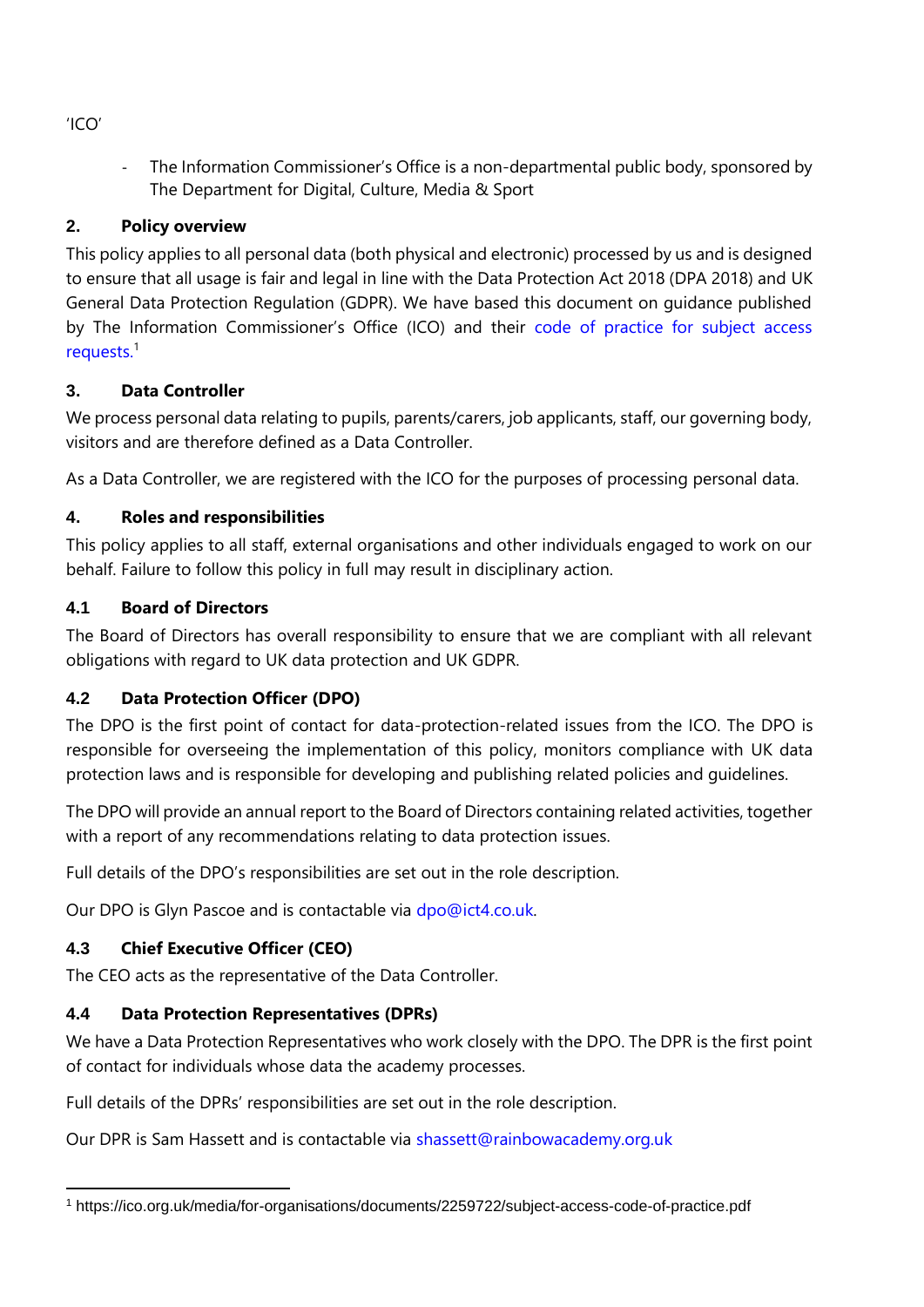# **4.5 Staff**

Staff are responsible for:

- collecting, storing and processing data in accordance with this policy;
- informing the academy of any changes to their personal data;
- contacting the DPO if they:
	- o have any questions about the operation of this policy, UK data protection law, retaining personal data or keeping personal data secure.
	- o have any concerns that this policy is not being followed.
	- o are unsure whether or not they have a lawful basis to use personal data in a particular way.
	- o need to rely on or capture consent, draft a privacy notice, deal with data protection rights invoked by an individual, or transfer personal data internationally.
	- o feel there has been a data breach.
	- o are engaging in a new activity that may affect the privacy rights of individuals.
	- o need help with any contracts or sharing personal data with third parties.

## **5. Data protection principles**

UK GDPR principles state that personal data must be:

- processed lawfully, fairly and in a transparent manner.
- collected for specified, explicit and legitimate purposes.
- adequate, relevant and limited to what is necessary to fulfil the purposes for which it is processed.
- accurate and kept up to date where necessary.
- kept for no longer than is necessary for the purpose for which it is being processed.
- processed in a way that ensures it is appropriately secure.

#### **6. Collecting personal data**

#### **6.1 Lawfulness, fairness and transparency**

By law, there are six legal reasons to process personal data, we will only process personal data under one of these lawful bases:

- To fulfil a contract
- To comply with a legal obligation
- To protect the vital interests of an individual
- To perform a task in the public interest
- To act in the legitimate interests of the organisation
- Where an individual has freely given clear consent

In addition to the above, some of the data we collect is classified as meeting one or more of the special category conditions set out in the UK GDPR and the Data Protection Act 2018.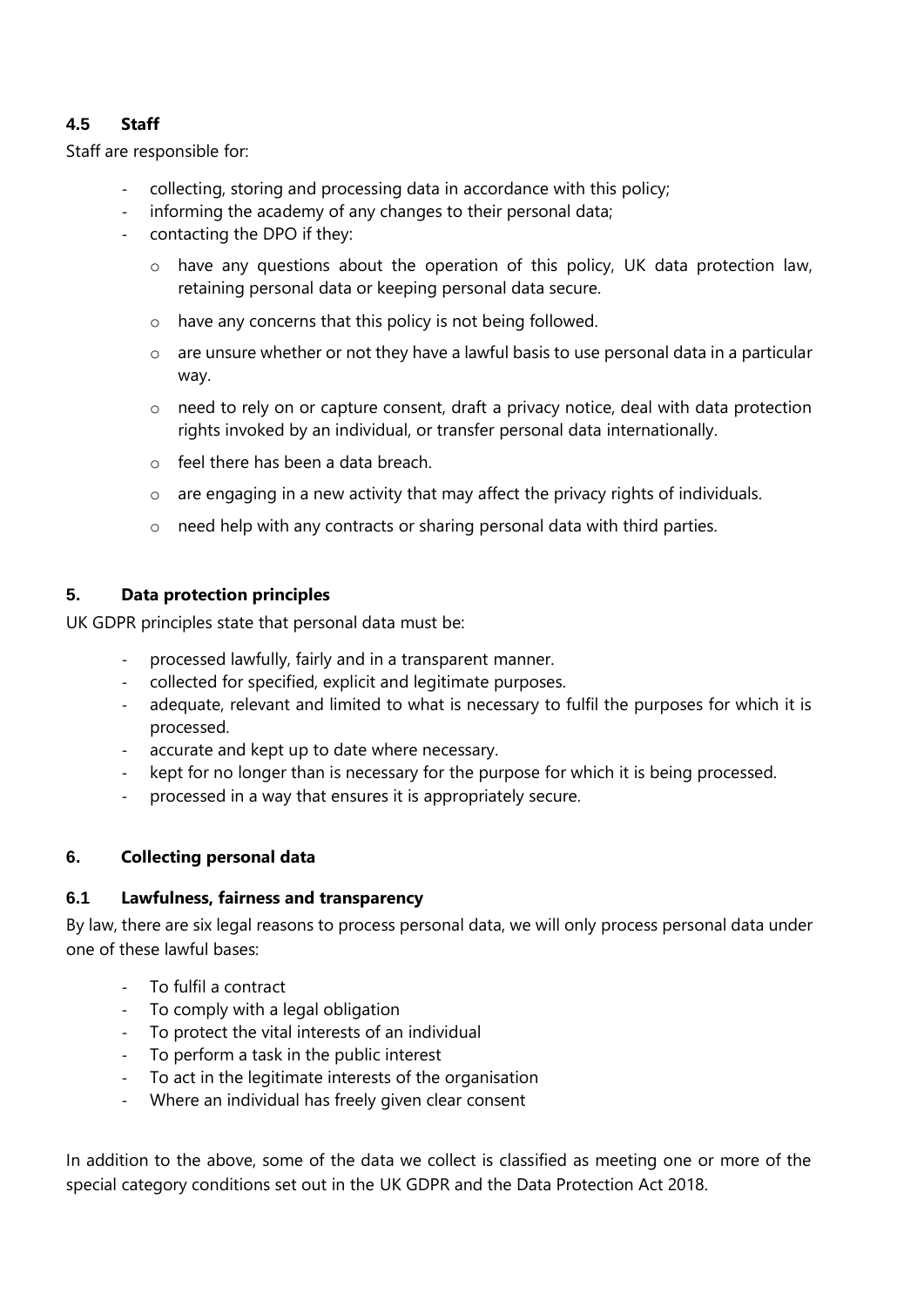We only process special category data when we have both a lawful basis and one of the below conditions for processing as set out in UK data protection law:

- Explicit consent has been obtained
- Protecting an individual's vital interests in emergency cases where you are physically or legally incapable of giving consent
- The data has already been made public by you
- Processing for legal claims
- Processing it for substantial public interest as defined in legislations
- Processing for health or social care purposes, and the processing is done by or under the direction of a health or social work professional or by another person obliged to confidentially under law
- Processing for public health reasons, and the processing is done by or under the direction of a health professional or by another person obliged to confidentially under law
- Processing for archiving purposes, scientific or historical research purposes or for statistical purposes and the processing is in the public interest.
- Performing an obligation or right in relation to employment, social security or social protection law

Criminal offence data is only processed when we have both a lawful basis and one of the below conditions for processing as set out in UK data protection law:

- Consent has been obtained
- Protecting an individual's vital interests in emergency cases where you are physically or legally incapable of giving consent
- The data has already been made public by you
- Processing it for or in connection with legal proceedings, to obtain legal advice or exercise or defence of establishment legal rights
- Processing for reasons of substantial public interest as defined in legislation

#### **6.2 Limitation, minimisation and accuracy**

Data is only collected for specified, explicit, legitimate reasons. These reasons will be communicated to the data subject when their data is collected.

Should we wish to use the data for a reason other than that originally given, we will inform the data subject, requesting consent where necessary.

Staff must only process personal data in order to discharge their duties as part of their role and must ensure that data is deleted or anonymised when it is no longer needed. This will be performed in accordance with the Information and Records Management Society's 'Toolkit for Schools', 2019 being the latest version at going to print. A copy of which is available [here.](https://irms.org.uk/page/SchoolsToolkit)

#### **7. Sharing of personal data**

Data may be shared with third parties where:

- the safety of our staff or pupils is at risk.
- we need to liaise with other agencies.
- the third party is a supplier or contractor engaged on behalf of the academy to deliver a service. To ensure compliance, we will:
	- agree a 'data sharing agreement' with the third party.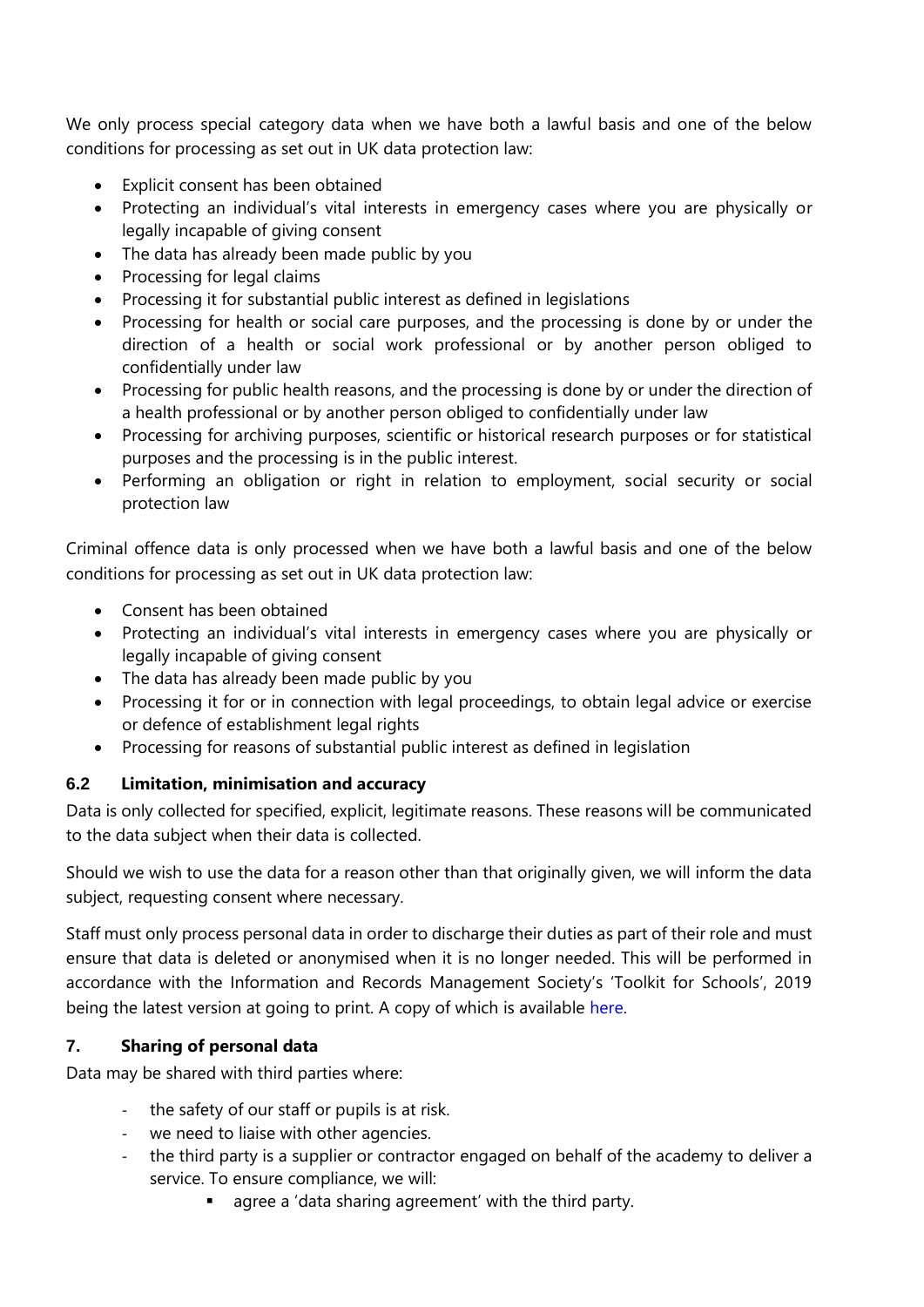- seek to appoint contractors who can confirm that they process data in line with UK data protection law.
- **•** share only the data that the third party needs to carry out their service.

Data will also be shared with law enforcement, regulatory and government bodies where legal to do so, examples include:

- To aid the prevention or detection of a crime
- To assist with the prosecution of offenders
- In association with the HRMC for the collection of tax
- In connection with any other legal proceedings
- To comply with our safeguarding obligations
- For research or statistical purposes, either as anonymised data or where consent has been provided

In an emergency situation, personal data may automatically be shared with emergency services and/or related authorities in order to aid them in responding.

Where data is transferred internationally, it will be dealt with in accordance with data protection law in the UK.

## **8. Subject access requests and your rights**

#### **8.1 Subject access requests**

All individuals can make a 'subject access request' to view a report of the personal information held about them. This may include:

- A statement confirming whether their data is being processed
- A copy of the data held about them
- An outline of the purposes given for holding/processing the data
- The categories of the data held
- Confirmation of whom the data has been shared with, or may be in the future
- The criteria given for governing how long the data is held for (retention policy)
- The source of the data if gathered from a source other than the data subject
- Whether any automated decision-making has been applied to the data and the consequences of that this might have for the individual
- The safeguards in place if the data is being transferred internationally

#### **8.2 Submitting a subject access request**

A subject access request must be submitted in writing, either by letter or email addressed to the Data Protection Representative, containing:

- The name of the individual
- A correspondence address
- Contact telephone number and email address
- Details of the information being requested

Where a subject access request is received by any other member of staff, it should immediately be forwarded to the Data Protection Representative.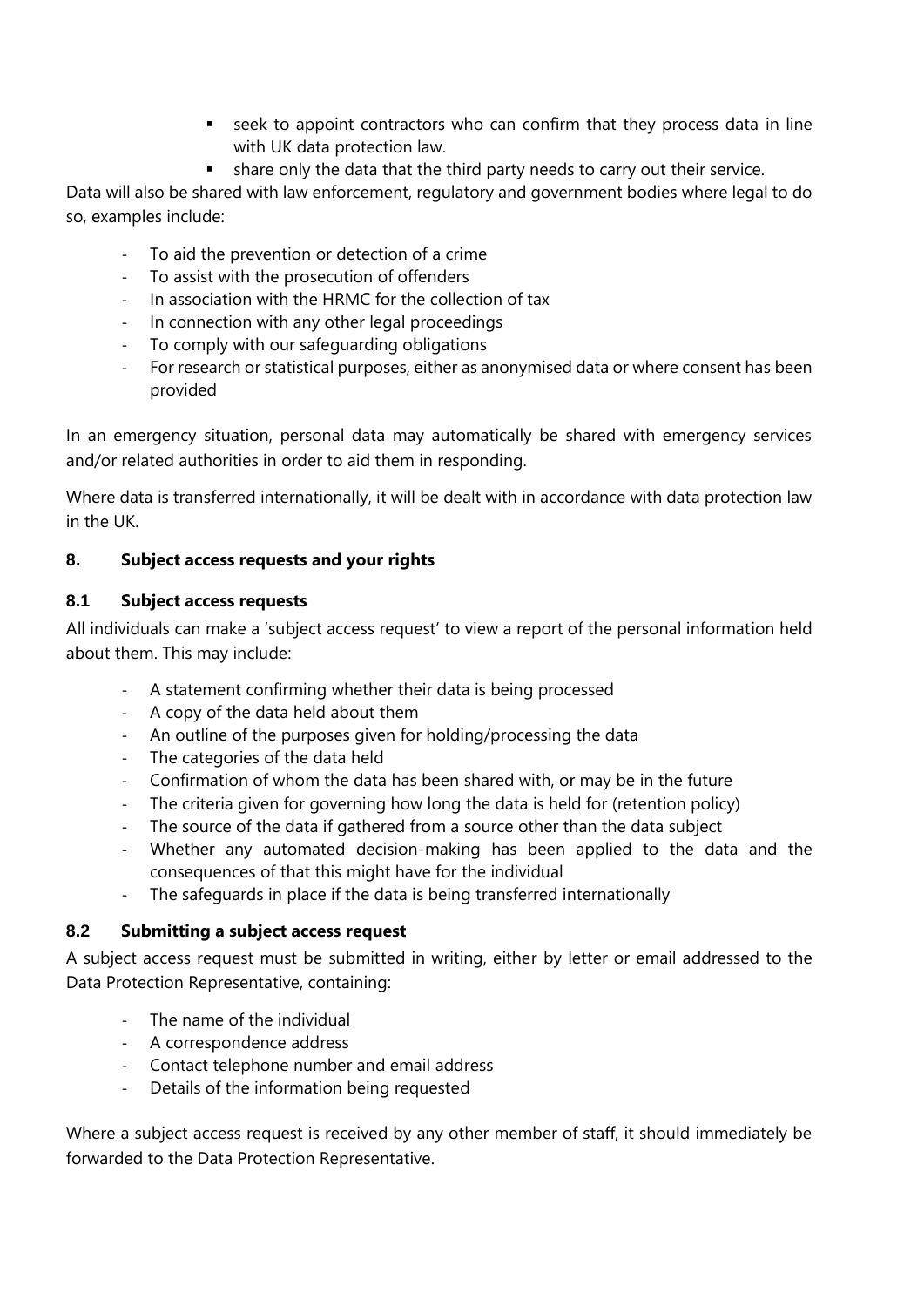## **8.3 Subject access requests for children**

Regardless of age, a child's personal data belongs to them and not their parents or carers and consent to submit a subject access request must be gained. However, children aged 12 years and under are considered not mature enough to fully understand the implications and concepts of a subject access request. The pupil's ability to understand their rights will be judged by the academy on a case-by-case basis prior to proceeding with the subject access request.

## **8.4 Responding to a request**

In responding to a request, we:

- will ask the individual to provide two forms of identification in person to the related academy.
- will respond within one month of passing the verification checks.
- may contact the individual via phone to confirm the subject access request
- will make no charge for providing the information.
- may request an extension of up to a total of three months where the request is complex in nature, informing the individual of why an extension is required. If this is applicable, we will inform the individual within one month, and explain why the extension is necessary.

The request may not include specific information or be granted in the following circumstances:

- If the request may result in serious harm to the physical or mental health of the pupil or another individual.
- If the result or the process would reveal that the pupil is at risk of abuse or has been abused, where the disclosure of this information would not be in the pupil's best interests.
- If the data is contained in adoption or parental order records.
- If the data is provided to a court in legal proceedings related to the pupil concerned.
- If the data is part of sensitive documentation including aspects such as immigration, crime, legal proceedings, negotiations, confidential references or exam results.
- If the data contains other identifiable data subjects that cannot easily be redacted or anonymised.

A reasonable fee may be charged where a request is considered excessive or unfounded and we may refuse to action it. A request is considered excessive and/or unfounded where it contains a repeat of information already supplied.

# **8.5 Refusing a request**

Where a request is refused, we will inform the individual of the reasons and that they have the right to complain to the ICO. They will also be informed they can seek to enforce their subject access rights through the courts.

# **8.6 Other data protection rights**

Individuals have the right to receive information when we are collecting data relating to how we plan to use and process it. Individuals also have the right to:

- Withdraw consent to processing at any time
- Asking to rectify, delete or restrict processing of their personal data or object to the processing (in certain circumstances)
- Prevent the use of personal data for direct marketing purposes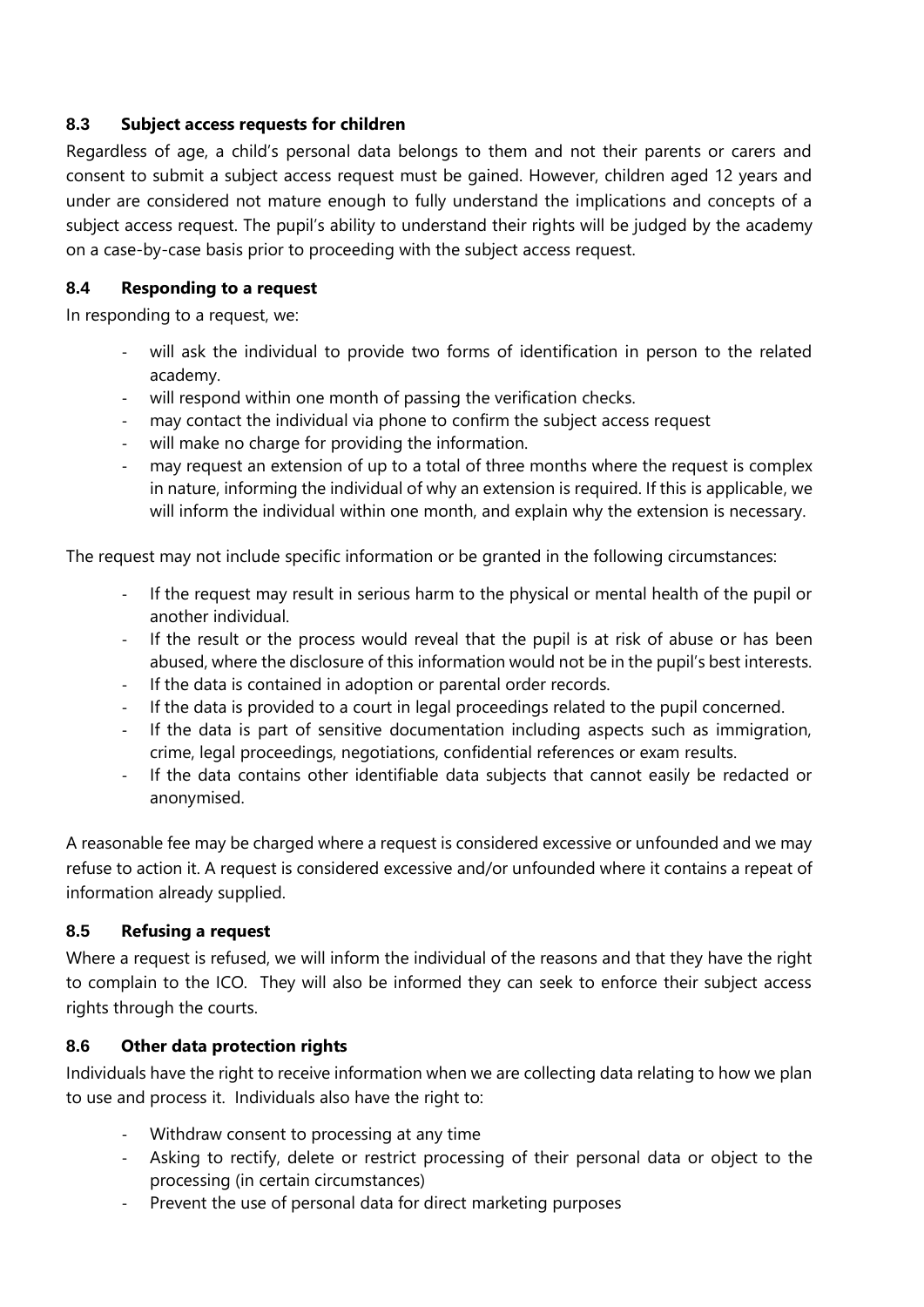- Challenge the definition of 'public interest' as a basis for processing data
- Challenge decisions based purely on automated decision-making (by computer system)
- Be notified should a data breach occur (in certain circumstances)
- File a complaint with the ICO
- Ask for their personal data to be transferred to a third party in a structured, commonly used and machine-readable format (in certain circumstances)

Individuals must submit any request relating to the above directly to the DPR who will liaise with the DPO in order to respond.

## **9. Educational record**

A pupil's educational record can be obtained which typically includes the most up-to-date information about a pupil. Please note that the academy may reserve the right to charge a small admin fee to cover the generation of this record as there is no automatic legal right to access this information.

# **10. CCTV**

CCTV is in use around our academy sites to ensure the safety of the site, staff and pupils. The ICO [code of practice](https://ico.org.uk/media/1542/cctv-code-of-practice.pdf)<sup>2</sup> states that we must operate within their guidelines for the use of CCTV.

Please note that we do not need to seek individuals' permission to use CCTV but we will make available appropriate, prominent signage where recording is taking place.

## **11. Photographs and video**

Photographs and videos are often recorded, and consent obtained where this is to be used for marketing and promotional materials. We will communicate how the photograph or video will be used, including in some of the potential scenarios below:

- Within the academy notice boards, magazines, newsletters
- Online on academy blogs, websites or social media
- Outside of academy for marketing campaigns, newspapers and other related publications

Should consent be withdraw, we will delete the photograph/video and will not distribute further.

If photographs/media of our pupils are used, they will not be accompanied by any other information, ensuring that pupils cannot be identified.

Photographs and videos taken by parents / carers at school events for their own personal use are not covered by data protection legislation. We will ask that if these images / videos contain pictures of other pupils that they are not shared publicly on social media or other online services for safeguarding reasons. Parents / carers can seek consent from the other parents / carers to use the images / videos on social media.

Our self-published Child Protection (CP) Policy, Photography Policy and Safeguarding Policy contain further information relating to the use and control of photographs/videos taken and distributed by the academy.

<sup>2</sup> https://ico.org.uk/media/1542/cctv-code-of-practice.pdf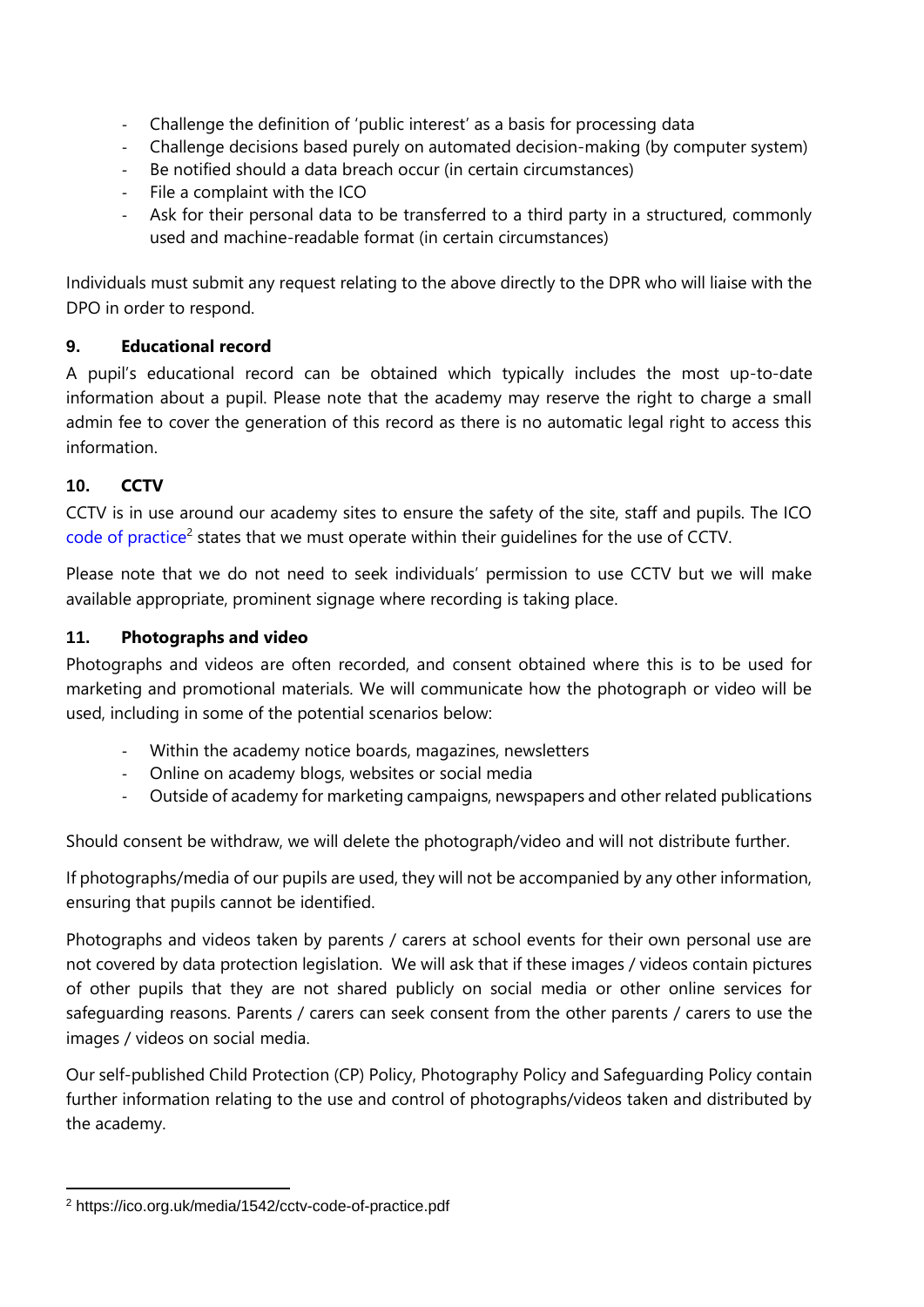# **12. Data protection by design and default**

In line with recommendations from the  $ICO<sup>3</sup>$ 

- We consider data protection issues as part of the design and implementation of systems, services, products and business practices.
- We make data protection an essential component of the core functionality of our processing systems and services.
- We anticipate risks and privacy-invasive events before they occur, and take steps to prevent harm to individuals.
- We only process the personal data that we need for our purposes, and we only use the data for those purposes.
- We ensure that personal data is automatically protected in any IT system, service, product, and/or business practice, so that individuals should not have to take any specific action to protect their privacy.
- We provide the identity and contact information of those responsible for data protection within our organisation.
- We adopt a 'plain language' policy for any public documents so that individuals easily understand what we are doing with their personal data.
- We provide individuals with tools so they can determine how we are using their personal data, and whether our policies are being properly enforced.
- We offer strong privacy defaults, user-friendly options and controls, and respect user preferences.
- We only use data processors that provide sufficient guarantees of their technical and organisational measures for data protection by design.
- When we use other systems, services or products in our processing activities, we make sure that we only use those whose designers and manufacturers take data protection issues into account.
- Conducting regular external audits of our processes and procedures.
- Maintaining a data asset log, listing aspect such as type, location, security, retention, shared with to name but a few.
- We use privacy-enhancing technologies (PETs) to assist us in complying with our data protection by design obligations.

# **13. Data security and storage of records**

Data will be protected to keep it safe from unauthorised or unlawful access, processing, disclosure or damage.

- Paper-based records will be physically protected and will not be left in communal areas such as classrooms or office desks, pinned to noticeboards or left anywhere where there is general access.
- Electronic devices such as laptops and hard drives will be physically secured when not in use.
- In instances where personal information must be removed from site, data must be signed in/out and the DPR must be made aware.

<sup>3</sup> https://ico.org.uk/for-organisations/guide-to-the-general-data-protection-regulation-gdpr/accountability-andgovernance/data-protection-by-design-and-default/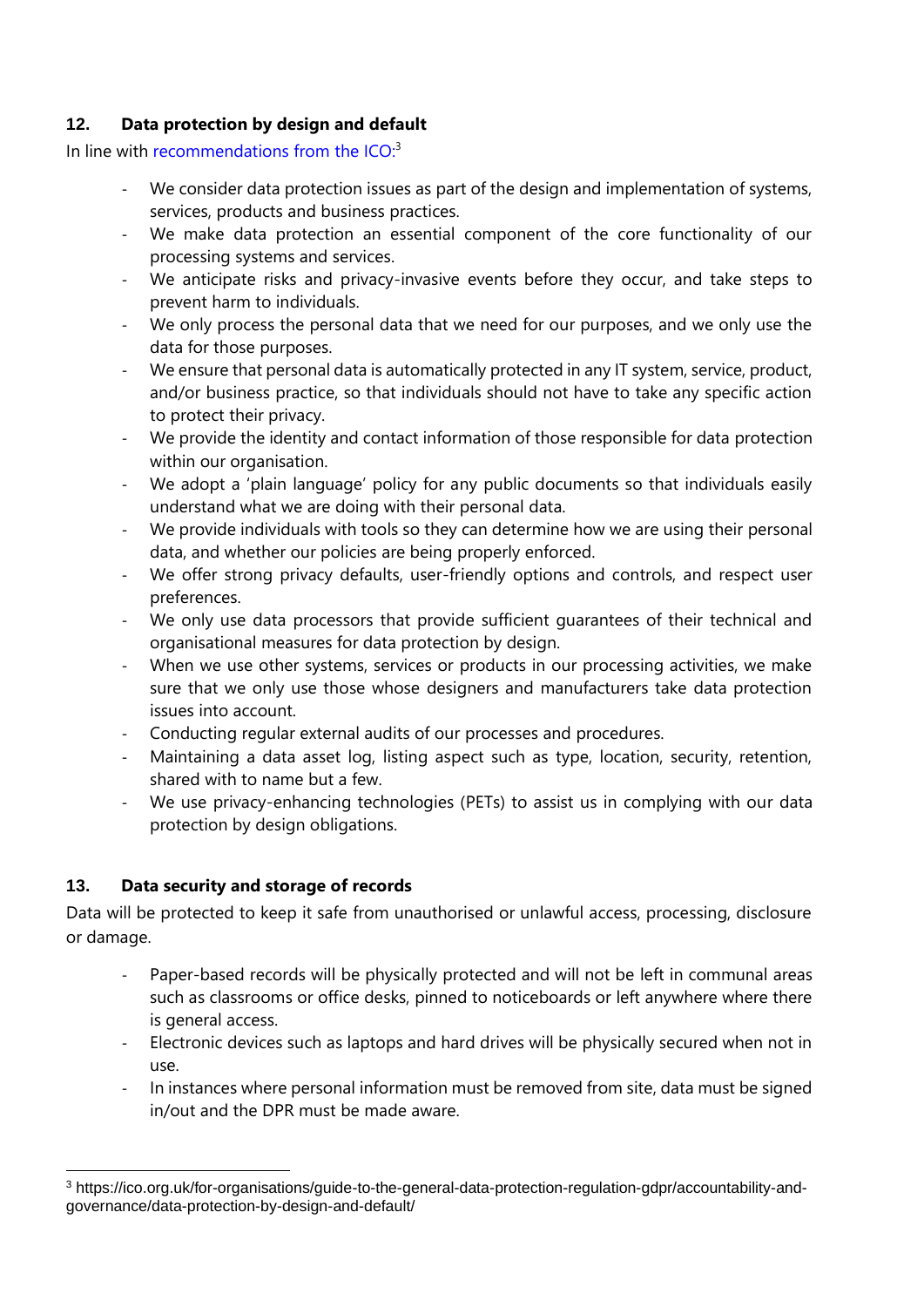- To access electronic systems, passwords must be at least eight characters long, containing both letters and numbers.
- Encryption software must be used to protect all portable devices such as laptops and USB devices.
- Two factor authentication will be used where systems allow
- Personal devices should not be used for storing academy data.
- Due diligence will be undertaken with third parties where a data sharing agreement must exist.

# **14. Data destruction and disposal of records**

Personal identifiable data that is no longer required will be disposed of securely, for example paperbased records will be shredded or incinerated either by us or a third-party engaged on our behalf subject to sufficient guarantees that they comply with UK data protection laws. Electronic files will be deleted and waste IT hardware securely deposed of by a qualified recycler able to provide a certificate of destruction.

## **15. Data breaches**

As a responsible organisation, we will make reasonable endeavours to avoid a data breach.

Should a data breach take place, the following process will be followed:

- When a data breach is suspected to have occurred the staff member should immediately notify the DPO by completing the "Form for reporting a data breach" in full providing as much information as possible and email to [DPO@ict4.co.uk](mailto:DPO@ict4.co.uk) and follow this up with a phone call to 01209 311344.
- The DPO will investigate to identify whether there is reasonable likelihood that a breach has occurred, considering whether personal data has been accidentally or unlawfully:
	- stolen
	- lost
	- destroyed
	- amended with approval
	- disclosed or made available to a third party or the public without approval.
- The DPO will take all reasonable actions to contain and reduce the impact of the breach.
- The DPO will assess the potential consequences of the breach and their likely impact.
- The DPO will consider whether the ICO should be notified of the breach, based on whether it is likely to cause any material or non-material damage, or negatively affect a person's rights and freedoms, through:
	- **■** identity theft
	- fraud
	- **•** financial loss or significant economic disadvantage
	- damage to reputation
	- loss of confidentiality
	- **■** discrimination
	- loss of control over their personal data.
- If the decision is taken to notify the ICO, this will be completed by the DPO within 72 hours of the academy being notified / discovering, outlining:
	- the contact details of the DPO;
	- a description of the breach, including:
		- approximate numbers of the individuals affected,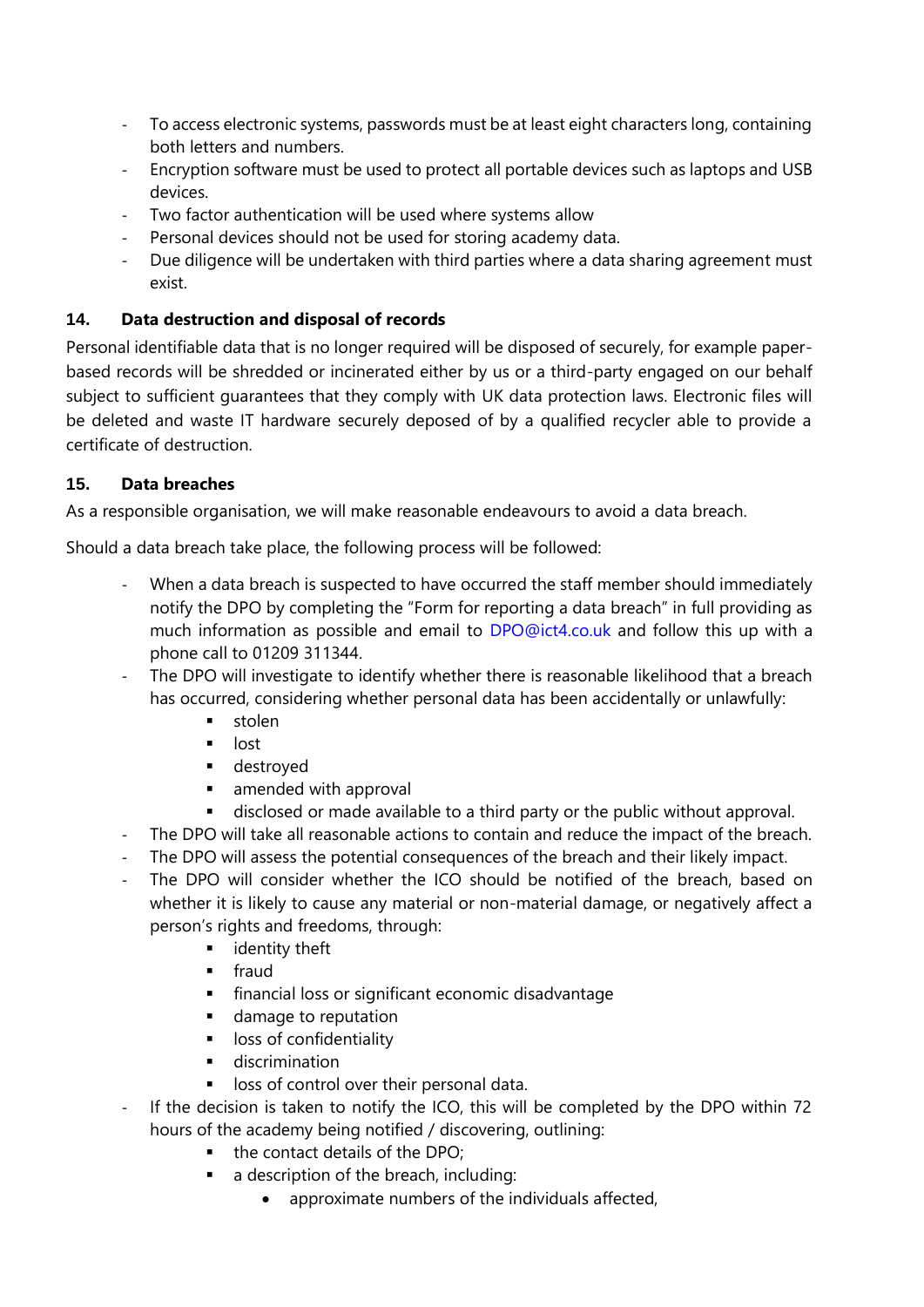- approximate numbers of personal data records included in the breach,
- likely consequences;
- details of the actions taken/to be taken to deal with the breach and mitigate the impact on the affected individuals.
- Should any of the above details not be fully know, the report will be as complete as can be reasonably expected and contain a target date for when the information will be collated together with the reasons for the delay.
- Alerting will take different routes depending on the breach:
	- Notifiable to the ICO:
		- The DPO will alert the CEO who will then liaise with the board of directors.
		- If for reasons of conflicts of interest or other maters the DPO has the authority to liaise directly with the board of directors.
		- If the breach relates to a school, the headteacher / head of school will be notified who will then inform the local board of governors.
	- Not notifiable to the ICO:
		- The DPO will alert the DPR and or CEO
		- Reporting of these incidents will be via the Director's reports.
- The DPO will maintain a detailed record of all breaches. This log will contain ICO recorded breaches and non ICO recorded breaches. The Logs and associated files will be securely stored electronically in Microsoft UK Data Centres by the DPO. The log will include:
	- a statement of the facts surrounding the breach;
	- likely cause;
	- likely effects on the individuals concerned;
	- actions, both those already taken and suggested actions for the future to avoid it happening again.
- For breaches where the projected impact is considered to be high, the DPO will arrange to communicate with the individuals affected, setting out:
	- the contact details of the DPO.
	- an overview of the breach and the likely consequences to the individual,
	- **■** details of the efforts already made to mitigate the impact of the breach and their potential effects on the individuals affected.
	- The DPO will liaise and notify with any relevant third parties e.g. insurers, financial institutions etc.
	- **•** The DPO will document the breach fully, regardless of whether the breach is declared to the ICO, including:
	- The DPO should meet with the CEO to discuss how to avoid a re-occurrence.

#### **15.1 Example actions to a specific breach**

Outlined below is an example of a common data breach along with our templated response and actions. Only to be viewed as a guide, each breach is treated and reviewed on a case by case basis and certain aspects would be complex to document the relevant steps due to the uniqueness of some occurrences.

- 1. Data breach via electronic messaging eg email
	- 1.1. If sensitive information is made available via email, the sender should attempt to recall the email as soon as they are aware of the breach taking place. The action of recalling a message